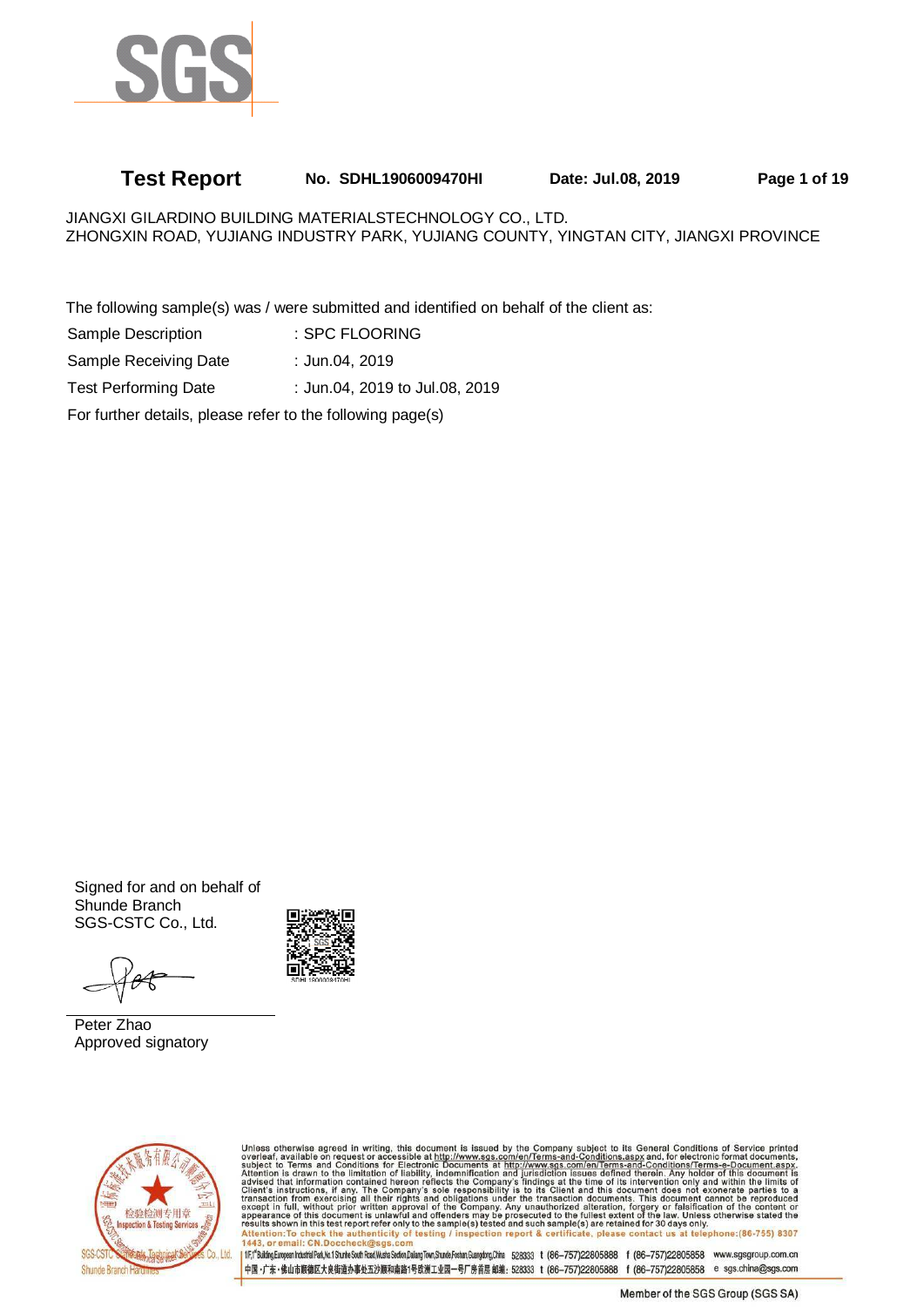

**Test Report No. SDHL1906009470HI Date: Jul.08, 2019 Page 2 of 19**

## **Test Result Summary**

| No.    |                | <b>Test item</b>                                                                                       | <b>Test(s) Requested(Method)</b>                                                                                                                                                      | <b>Result(s)</b>                | <b>Comments</b> |  |
|--------|----------------|--------------------------------------------------------------------------------------------------------|---------------------------------------------------------------------------------------------------------------------------------------------------------------------------------------|---------------------------------|-----------------|--|
| Part 1 | $\mathbf 1$    |                                                                                                        | BS EN 14041:2018 Clause 4.1 & EN 13501-1:2018 Fire<br>classification of construction products and building elements-<br>Part 1: Classification using data from reaction to fire tests | Classification:<br>$B_{fl}$ -s1 |                 |  |
|        | 1              | BS EN 14041:2018 - 4.2 Pentachlorophenol (PCP)                                                         |                                                                                                                                                                                       | <b>PASS</b>                     | $\sqrt{2}$      |  |
|        | 2              | BS EN 14041:2018 - 4.2 Phthalates                                                                      |                                                                                                                                                                                       | <b>PASS</b>                     | $\prime$        |  |
|        | 3              | BS EN 14041:2018 - 4.2 Alkanes C10-C13, chloro<br>chloro (medium -chain chlorinated paraffins) (MCCPs) | (short-chain chlorinated paraffins) (SCCPs), Alkanes C14-C17,                                                                                                                         | <b>PASS</b>                     | T               |  |
|        | 4              | BS EN 14041:2018 - 4.2 Pentabromodiphenyl ether,<br>Octabromodiphenyl ether, Decabromodiphenyl ether   |                                                                                                                                                                                       | <b>PASS</b>                     | $\prime$        |  |
|        | 5              | BS EN 14041:2018 - 4.2 Cadmium(Cd)                                                                     |                                                                                                                                                                                       | <b>PASS</b>                     | $\sqrt{2}$      |  |
|        | $6\phantom{1}$ | BS EN 14041:2018 - 4.2 Lead (Pb)                                                                       |                                                                                                                                                                                       | <b>See Results</b>              | $\sqrt{2}$      |  |
| Part 2 | $\overline{7}$ | BS EN 14041:2018 - 4.2 Polycyclic Aromatic Hydrocarbons<br>(PAHs)                                      | <b>PASS</b>                                                                                                                                                                           | $\prime$                        |                 |  |
|        | 8              | BS EN $14041:2018 - 4.2$ Organotin Compounds                                                           | <b>PASS</b>                                                                                                                                                                           | $\sqrt{2}$                      |                 |  |
|        | 9              | BS EN 14041:2018 - 4.2 Azo Dyes                                                                        |                                                                                                                                                                                       | <b>See Results</b>              | $\sqrt{2}$      |  |
|        | 10             |                                                                                                        | BS EN 14041:2018 - 4.2 Perfluorooctanoic acid (PFOA)                                                                                                                                  | <b>PASS</b>                     | $\sqrt{2}$      |  |
|        | 11             | BS EN 14041:2018 - 4.2 Dimethyl fumarate(DMFu)                                                         |                                                                                                                                                                                       | <b>PASS</b>                     | $\prime$        |  |
|        | 12             | Emissions                                                                                              | BS EN 14041:2018 - 4.3 Volatile Organic Compounds (VOCs)                                                                                                                              | <b>See Results</b>              | $\prime$        |  |
|        | 13             | BS EN 14041:2018 - 4.3 Formaldehyde Emission                                                           |                                                                                                                                                                                       | E1                              | $\sqrt{2}$      |  |
|        |                | Thermal conductivity                                                                                   | BS EN 14041:2018 Clause 4.7 &<br>EN 12664:2001 Heat flow meter                                                                                                                        | 0.123W/(m·K)                    |                 |  |
| Part 3 | 1              | Thermal resistance                                                                                     | method                                                                                                                                                                                | $0.040(m^2 \cdot K)$ /W         |                 |  |
| Part 4 | $\mathbf{1}$   |                                                                                                        | Resilient, laminate and textile floor coverings -Measurement<br>of dynamic coefficient of friction on dry floor surfaces<br>(BS EN 14041:2018 Clause 4.5 & EN 13893:2002)             | <b>See Results</b>              | $\prime$        |  |
|        |                | For further details, please refer to the following page(s)                                             |                                                                                                                                                                                       |                                 |                 |  |



Unless otherwise agreed in writing, this document is issued by the Company subject to its General Conditions of Service printed overleaf, available on request or accessible at http://www.sgs.com/en/Terms-and-Conditions.as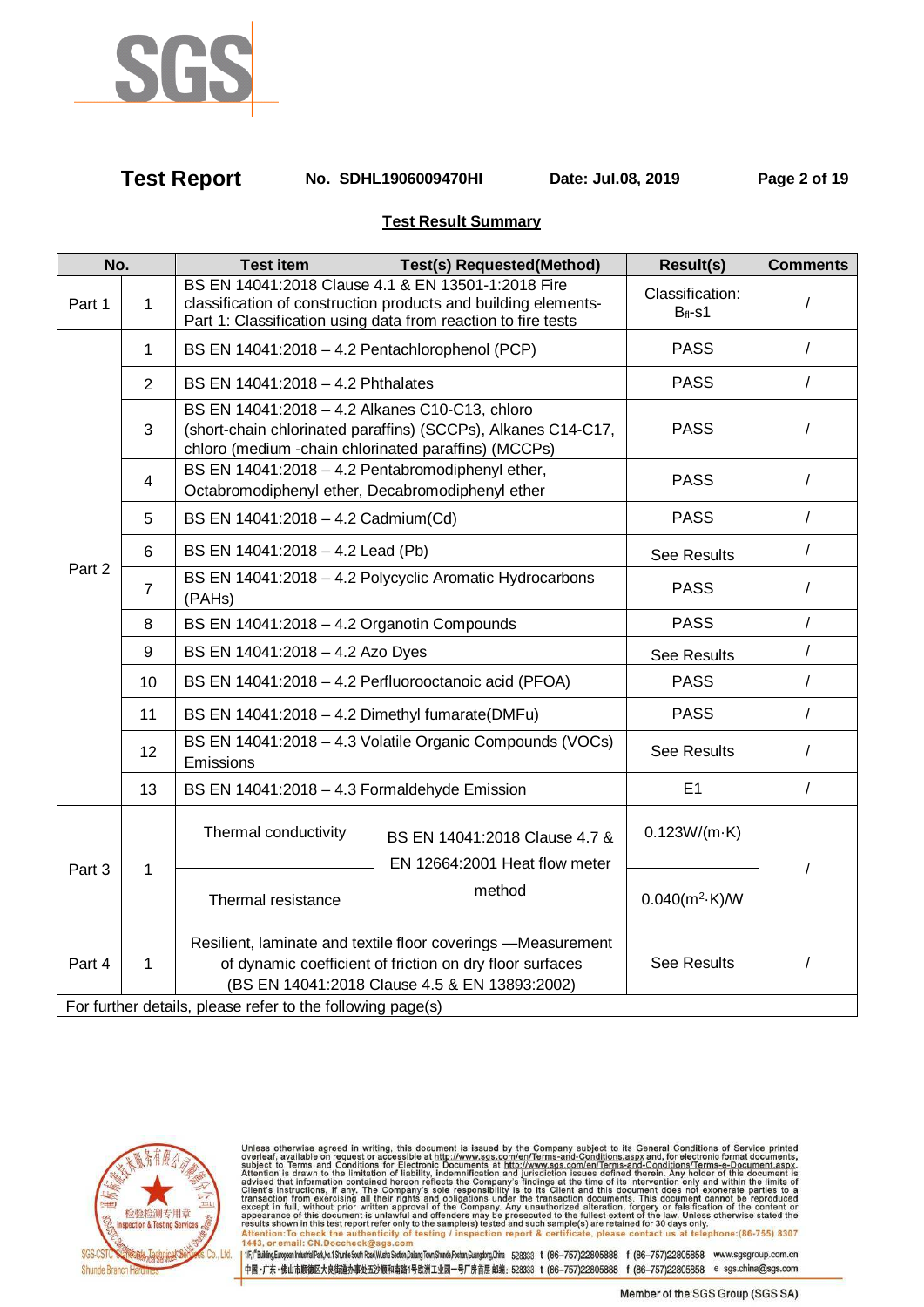

## **Test Report No. SDHL1906009470HI Date: Jul.08, 2019 Page 3 of 19**

**Test Information:** 

**Part 1**(**SGS Ref. No.:SDFS1906003262FF**):

# **TESTS AND RESULTS**

## **Test Conducted:**

This test is conducted as per EN 13501-1:2018 Fire classification of construction products and building elements-Part 1: Classification using data from reaction to fire tests.

And the test methods as following:

- 1. EN ISO 9239-1:2010 Reaction to fire tests for floorings-Part 1: Determination of the burning behaviour using a radiant heat source.
- 2. EN ISO 11925-2:2010+AC:2011 Reaction to fire tests-Ignitability of building products subjected to direct impingement of flame-Part 2: Single-flame source test.

## **Mounting and fixing (For EN ISO 9239-1:2010):**

Fibre cement board, with its density about  $1800 \text{kg/m}^3$ , thickness about 8mm, is as the substrate. The specimens were fixed mechanically to the substrate.

### **Test Results:**

| Test method                                          | Parameter                                                                    | Number of tests | <b>Results</b>          |
|------------------------------------------------------|------------------------------------------------------------------------------|-----------------|-------------------------|
|                                                      | The mean value for the critical heat flux<br>(CHF) from the same orientation |                 | $≥11$ kW/m <sup>2</sup> |
| EN ISO 9239-1:2010                                   | Smoking measurement<br>Integrated smoke value                                | 3               | 305.6 $% \times$ min    |
|                                                      | <b>Comments and Observation</b>                                              |                 | Charring                |
| EN ISO 11925-<br>2:2010+AC:2011<br>Exposure = $15 s$ | $Fs \leq 150$ mm within 20 s                                                 | 3               | Yes                     |

Remark:

- 1). Specimens that do not ignite or which spread flame less than 110 mm have a critical heat flux ≥ 11kW/m<sup>2</sup>
- 2). Above value is the mean value for the critical flux (CHF and/or HF-30) from the three same orientation specimens.



Unless otherwise agreed in writing, this document is issued by the Company subject to its General Conditions of Service printed<br>overleaf, available on request or accessible at http://www.sgs.com/en/Terms-and-Conditions.as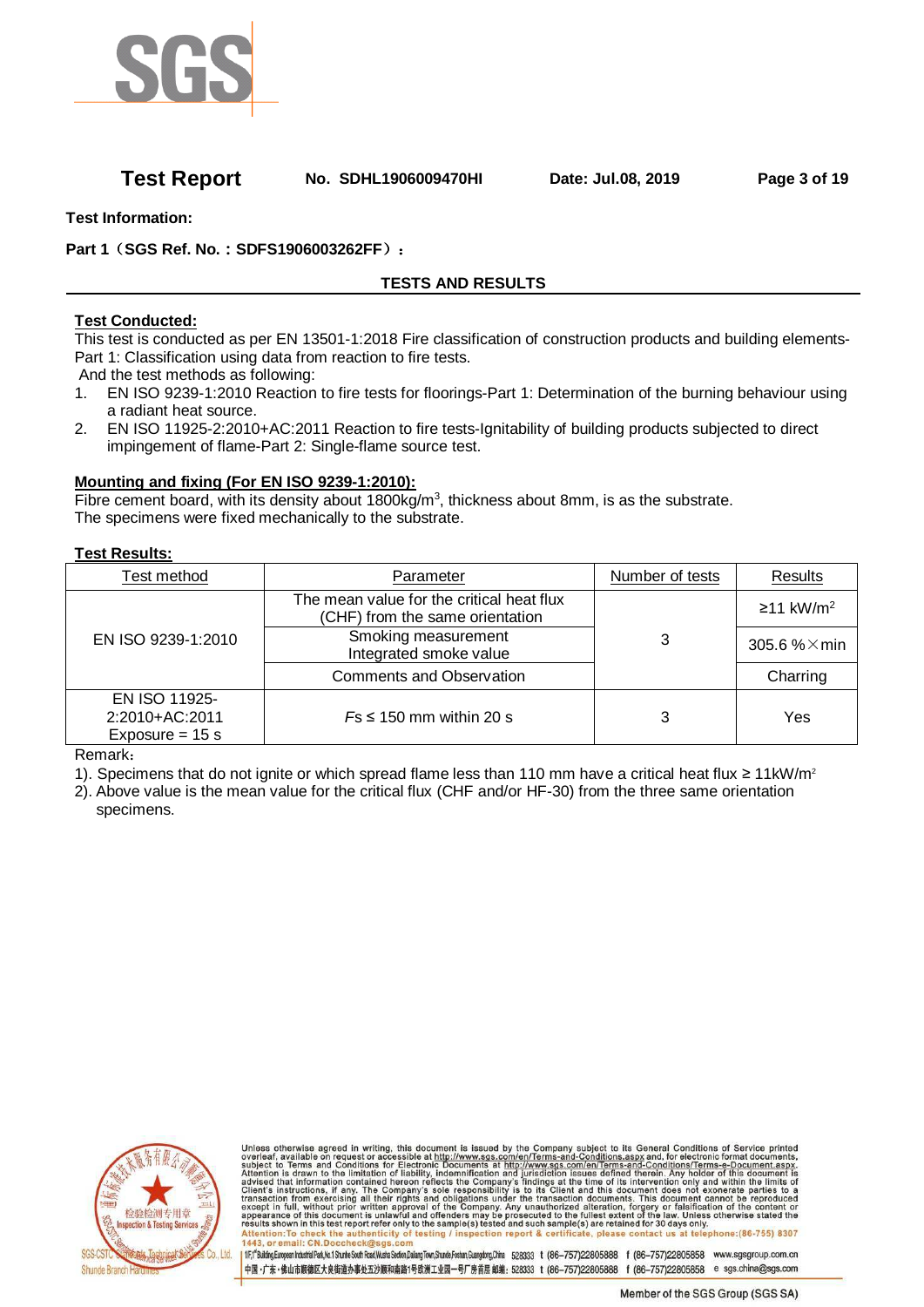

## **Test Report No. SDHL1906009470HI Date: Jul.08, 2019 Page 4 of 19**

### **Classification and direct field of application**

This classification has been carried out in accordance with **EN 13501-1:2018**

#### **Classification:**

| <b>Fire behaviour</b> |     | <b>Smoke production</b> |  |  |
|-----------------------|-----|-------------------------|--|--|
| Dfl                   | ___ |                         |  |  |

### **Remark:**

The classes with their corresponding fire performance are given in Table 2.

Reaction to fire classification is based on the 7-step scale of A1 $_{\rm fl}$  to F  $_{\rm fl}$ , where A1 $_{\rm fl}$  is good and F  $_{\rm fl}$  is bad.

#### **Statement:**

The test results relate to the behaviour of the test specimens of a product under the particular conditions of the test; they are not intended to be the sole criterion for assessing the potential fire hazard of the product in use.

#### **Warning:**

This classification report does not represent type approval or certification of the product.

The test laboratory has, therefore, play no part in sampling the product for the test, although it holds appropriate references to the manufacturer's factory production control that is aimed to be relevant to the samples tested and that will provide for their traceability.



Unless otherwise agreed in writing, this document is issued by the Company subject to its General Conditions of Service printed<br>overleaf, available on request or accessible at http://www.sgs.com/en/Terms-and-Conditions.as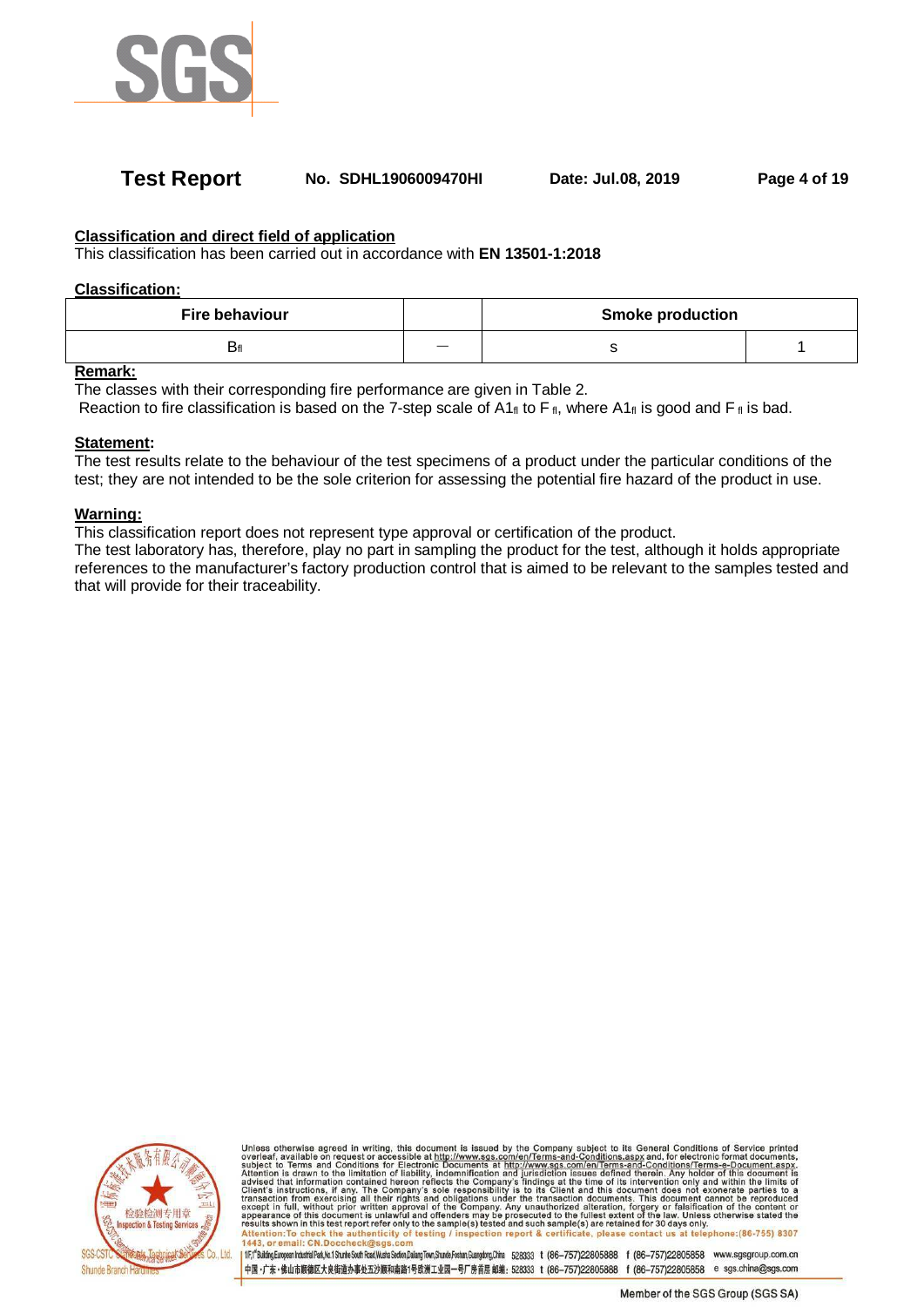

## **Test Report No. SDHL1906009470HI Date: Jul.08, 2019 Page 5 of 19**

| Class           | Test method(s)                         | Classification criteria                                                                                                                                       | Additional classification |
|-----------------|----------------------------------------|---------------------------------------------------------------------------------------------------------------------------------------------------------------|---------------------------|
| A1f             | EN ISO 1182 a<br>and                   | $\Delta T \leq 30$ °C; and<br>$\Delta m \leq 50$ %; and<br>$t_i = 0$ (i.e. no sustained flaming)                                                              |                           |
|                 | <b>EN ISO 1716</b>                     | $PCS \leq 2.0$ MJ/kg <sup>a</sup> and<br>$PCS \leq 2.0$ MJ/kg $^b$ and<br>$PCS \leq 1.4$ MJ/m <sup>2</sup> $\degree$ and<br>$PCS \leq 2,0$ MJ/kg <sup>d</sup> | ä,                        |
| A2f             | EN ISO 1182 <sup>a</sup><br>or         | $\Delta T \leq 50$ °C and<br>$\Delta m \leq 50$ % and<br>$t_i \leq 20$ s                                                                                      | $\overline{a}$            |
|                 | <b>EN ISO 1716</b><br>and              | $PCS \leq 3.0$ MJ/kg $^{\rm a}$ and<br>$PCS \leq 4.0$ MJ/m <sup>2 b</sup> and<br>$PCS \leq 4.0$ MJ/m <sup>2 c</sup> and<br>$PCS \leq 3.0$ MJ/kg <sup>d</sup>  |                           |
|                 | EN ISO 9239-1 <sup>e</sup>             | Critical flux $f \geq 8.0$ kW/m <sup>2</sup>                                                                                                                  | Smoke production 9        |
| $B_{fl}$        | EN ISO 9239-1 <sup>e</sup><br>and      | Critical flux $f \geq 8.0$ kW/m <sup>2</sup>                                                                                                                  | Smoke production 9        |
|                 | EN ISO 11925-2 h:<br>Exposure = $15 s$ | $Fs \leq 150$ mm within 20 s                                                                                                                                  | $\blacksquare$            |
| $C_{fl}$        | EN ISO 9239-1 <sup>e</sup><br>and      | Critical flux $f \geq 4.5$ kW/m <sup>2</sup>                                                                                                                  | Smoke production 9        |
|                 | EN ISO 11925-2 h:<br>Exposure = $15 s$ | $Fs \leq 150$ mm within 20 s                                                                                                                                  | ä,                        |
| $D_{fl}$        | EN ISO 9239-1 <sup>e</sup><br>and      | Critical flux $\frac{1}{2}$ 3,0 kW/m <sup>2</sup>                                                                                                             | Smoke production 9        |
|                 | EN ISO 11925-2 h:<br>Exposure = $15 s$ | <i>F</i> s≤150mm within 20 s                                                                                                                                  | $\blacksquare$            |
| E <sub>fl</sub> | EN ISO 11925-2 h:<br>Exposure = $15 s$ | $Fs \leq 150$ mm within 20 s                                                                                                                                  | $\blacksquare$            |
| $F_{fl}$        | EN ISO 11925-2 h:<br>Exposure = $15 s$ | $Fs > 150$ mm within 20 s                                                                                                                                     | ä,                        |

Table 2-Classes of reaction to fire performance for floorings

<sup>a</sup> For homogeneous products and substantial components of non-homogeneous products.

<sup>b</sup> For any external non-substantial component of non-homogeneous products.

<sup>c</sup> For any internal non-substantial component of non-homogeneous products.

<sup>d</sup> For the product as a whole.

<sup>e</sup> Test duration = 30 min.

f Critical flux is defined as the radiant flux at which the flame extinguishes or the radiant flux after a test period of 30 min, whichever is the lower (i.e. the flux corresponding with the furthest extent of spread of flame).

<sup>9</sup> **s1** = Smoke ≤ 750 % minutes;

 $s2$  = not s1.

h Under conditions of surface flame attack and, if appropriate to the end use application of the product, edge flame attack



Unless otherwise agreed in writing, this document is issued by the Company subject to its General Conditions of Service printed<br>overleaf, available on request or accessible at http://www.sgs.com/en/Terms-and-Conditions.as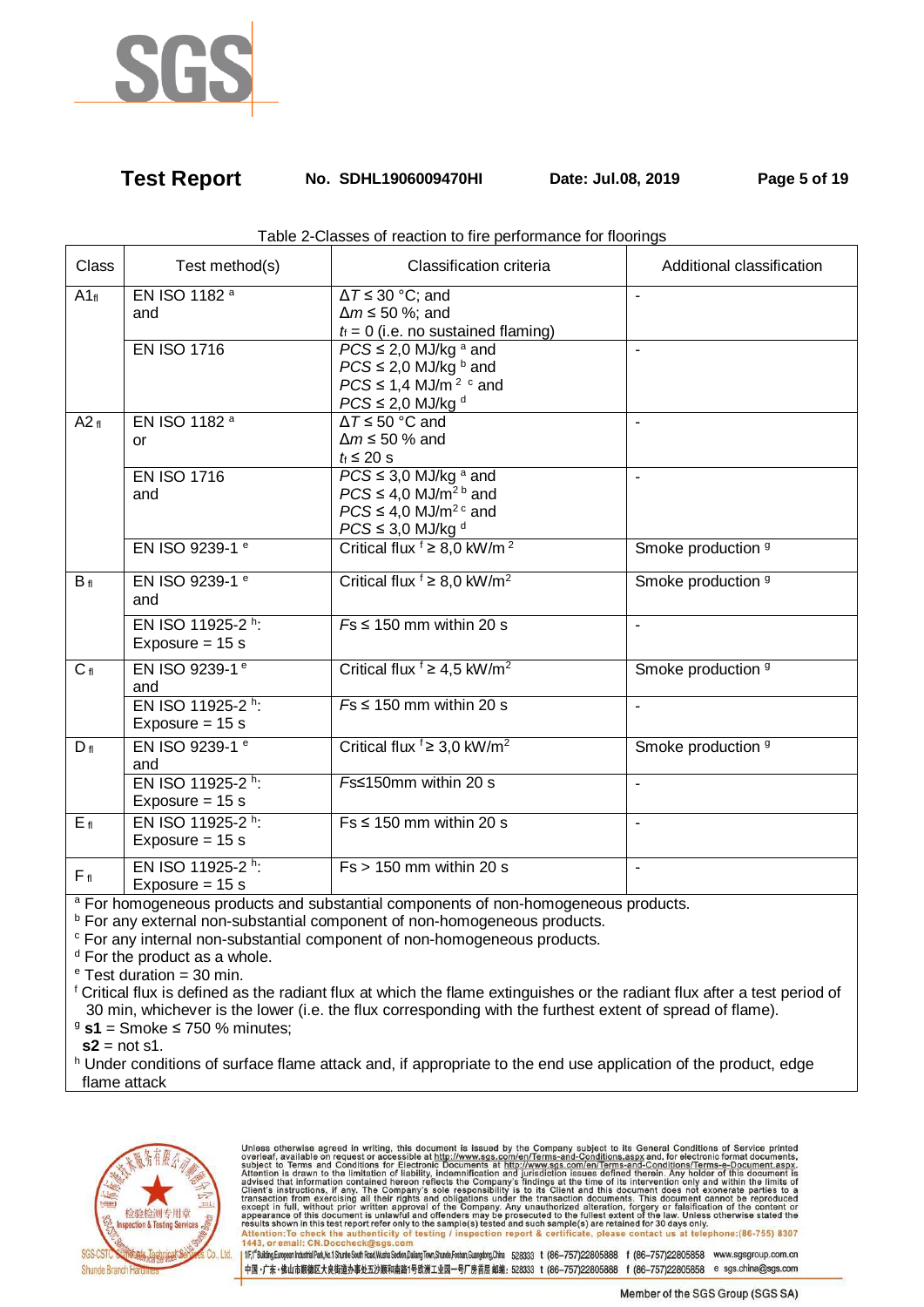

## **Test Report No. SDHL1906009470HI Date: Jul.08, 2019 Page 6 of 19**

### **SAMPLE INFORMATION AND PICTURES**

Thickness: About 4mm Mass per unit area: About 7.96kg/m<sup>2</sup>



Sample face Sample back



Unless otherwise agreed in writing, this document is issued by the Company subject to its General Conditions of Service printed<br>overleaf, available on request or accessible at http://www.sgs.com/en/Terms-and-Conditions.as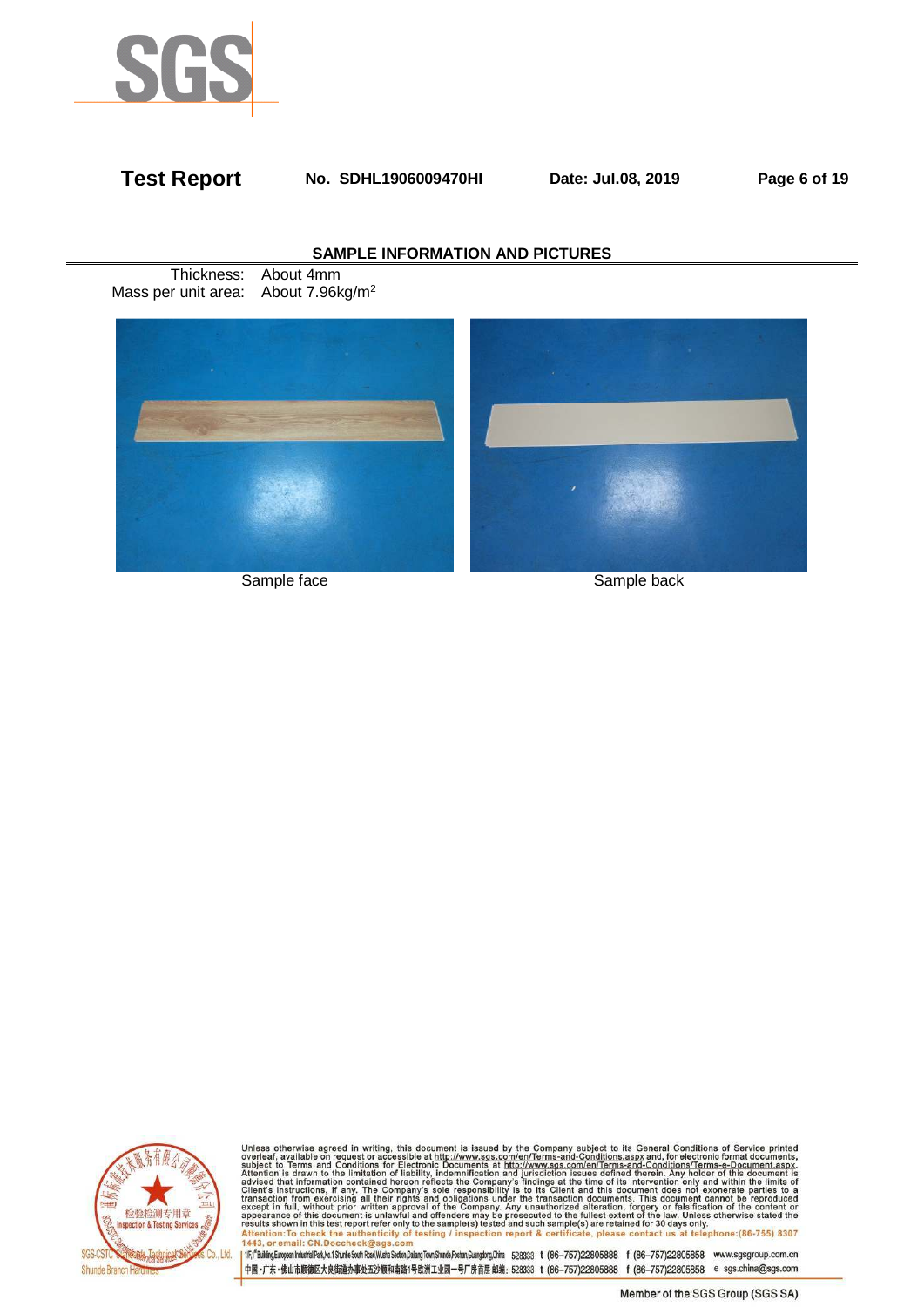

## **Test Report No. SDHL1906009470HI Date: Jul.08, 2019 Page 7 of 19**

**Part 2**(**SGS Ref. No.:CAN19 110015, CAN19-107695, CAN19 125662, CAN19-108235**):

Test Results :

Test Part Description :

| <b>SGS Sample ID</b> | <b>Description</b>                   |
|----------------------|--------------------------------------|
| CAN19-110015.001     |                                      |
| CAN19-125662         | Transparent sheet with brown backing |
| CAN19-107695.002     |                                      |
| CAN19-108235         | Brown surfaced board                 |

Remarks :

 $(1) 1 mg/kg = 0.0001%$  (2) MDL = Method Detection Limit (3)  $ND = Not detected$  ( < MDL )  $(4)$  "-" = Not Regulated

### **Pentachlorophenol (PCP)**

 Test Method : With reference to BS EN 14041:2018 Annex B & EN12673:1999, analysis was performed by GC-ECD / GC-MS.

| <u>Test Item(s)</u> | Limit | Unit      | MDL | <u>001</u> |
|---------------------|-------|-----------|-----|------------|
| Pentachlorophenol   |       | mg/kg 0.1 |     | ND.        |

### **Phthalates**

Test Method : With reference to BS EN 14041:2018 Annex F, analysis was performed by GC-MS

| Test Item(s)                    | CAS NO.  | Limit          | Unit                | MDL            | 001       |
|---------------------------------|----------|----------------|---------------------|----------------|-----------|
| Dibutyl Phthalate (DBP)         | 84-74-2  | $\blacksquare$ | $\frac{9}{6}$ (w/w) | 0.005          | ND.       |
| Benzylbutyl Phthalate (BBP)     | 85-68-7  | ۰.             | %(w/w)              | 0.005          | ND.       |
| Di(2-ethylhexyl)phthalate(DEHP) | 117-81-7 | ۰.             | $%$ (w/w)           | 0.005          | <b>ND</b> |
| DBP+BBP+DEHP                    | ٠        | 0.1            | $%$ (w/w)           | $\blacksquare$ | ND.       |



Unless otherwise agreed in writing, this document is issued by the Company subject to its General Conditions of Service printed<br>overleaf, available on request or accessible at http://www.sgs.com/en/Terms-and-Conditions.as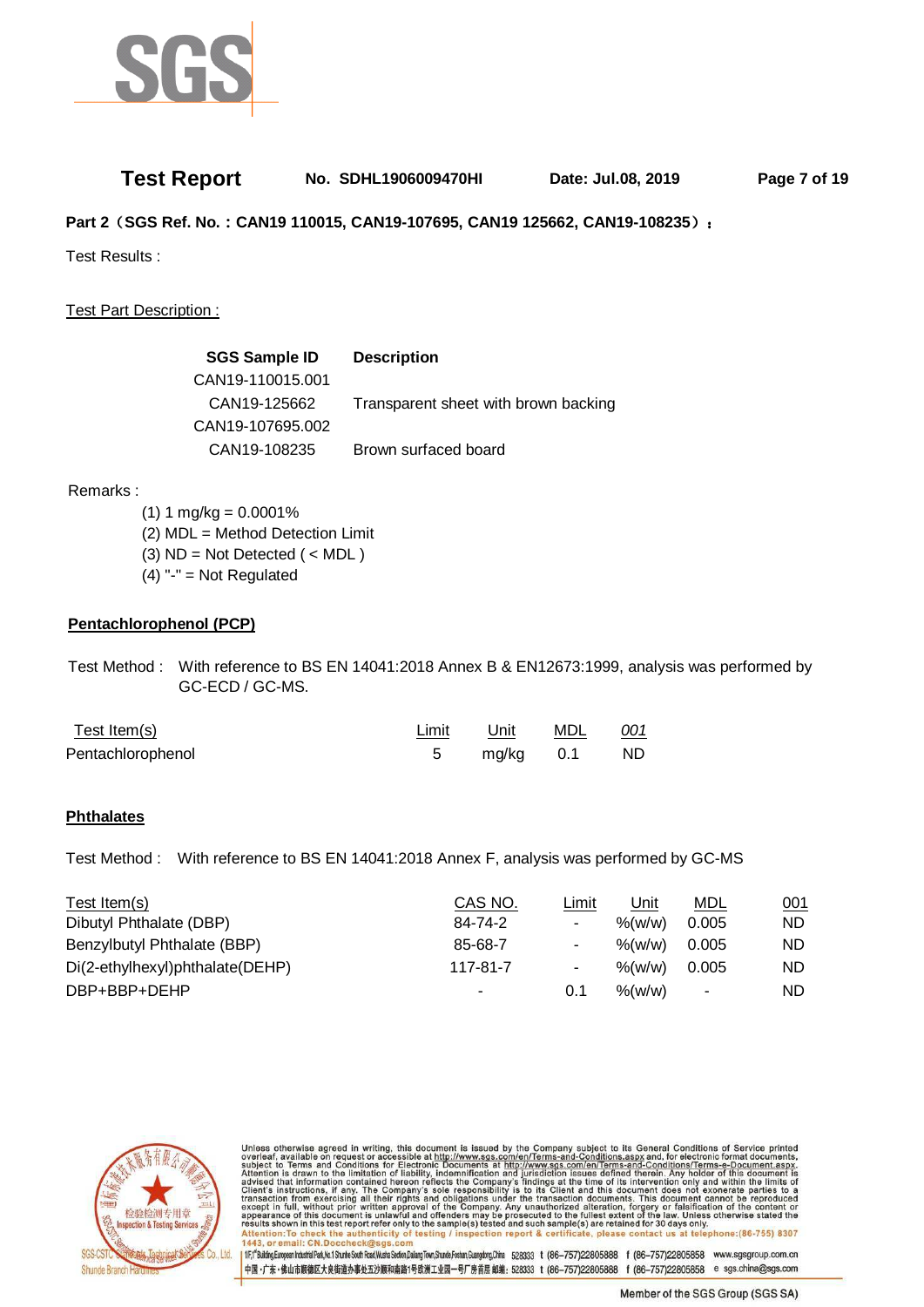

## **Test Report No. SDHL1906009470HI Date: Jul.08, 2019 Page 8 of 19**

## **Alkanes C10-C13, chloro (short-chain chlorinated paraffins) (SCCPs), Alkanes C14-C17, chloro (medium -chain chlorinated paraffins) (MCCPs)**

Test Method : With reference to ISO 18219: 2015, analysis was performed by GC-NCI-MS / GC-ECD.

| Test Item(s)                                                        | Limit | Unit  | MDL | 001 |
|---------------------------------------------------------------------|-------|-------|-----|-----|
| Alkanes C10-C13, chloro (short-chain chlorinated paraffins) (SCCPs) | 1000  | ma/ka | 50  | ND. |
| Alkanes C14-C17, chloro (medium -chain chlorinated paraffins)       | 1000  | ma/ka | 50  | ND. |
| (MCCPs)                                                             |       |       |     |     |
| SCCPs + MCCPs                                                       | 1000  | ma/ka | ٠   | ND. |

#### **Pentabromodiphenyl ether, Octabromodiphenyl ether, Decabromodiphenyl ether**

Test Method : With reference to IEC 62321-6:2015, determination of PBDEs by GC-MS.

| Test Item(s)             | Limit | Unit  | MDL | <u>001</u> |
|--------------------------|-------|-------|-----|------------|
| Pentabromodiphenyl ether | 1000  | ma/ka | 5   | ND.        |
| Octabromodiphenyl ether  | 1000  | ma/ka | 5   | ND.        |
| Decabromodiphenyl ether  | 1000  | mg/kg | 5   | ND.        |

Remark: IEC 62321 series is equivalent to EN 62321 series

http://www.cenelec.eu/dyn/www/f?p=104:30:1742232870351101::::FSP\_ORG\_ID,FSP\_LANG\_ID:1258637,25

#### **Cadmium(Cd)**

Test Method : With reference to EN 1122: 2001, Method B, analysis was performed by AAS.

| Test Item(s) | Limit | Unit     | MDL | <u>001</u> |
|--------------|-------|----------|-----|------------|
| Cadmium (Cd) | 100   | mg/kg  5 |     | ND.        |

#### **Lead**

Test Method : With reference to CPSC-CH-E1002-08.3. Analysis was performed by ICP-OES.

| Test Item(s) | Limit | <u> Unit MDL <i>001</i></u> |  |
|--------------|-------|-----------------------------|--|
| Lead (Pb)    |       | 0.1 %(w/w) 0.002 ND         |  |



Unless otherwise agreed in writing, this document is issued by the Company subject to its General Conditions of Service printed<br>overleaf, available on request or accessible at http://www.sgs.com/en/Terms-and-Conditions.as or email: 1fr,f<sup>6</sup>Bulding.European Industrial Park,Mo.1 Shunte South Read,Wusha Section,Dalang Town,Shunde,Foshan,Guangdong,China 528333 t (86-757)22805888 f (86-757)22805858 www.sgsgroup.com.cn

4国·广东·佛山市顺德区大良街道办事处五沙顺和南路1号欧洲工业园一号厂房首层 邮编: 528333 t (86-757)22805888 f (86-757)22805858 e sgs.china@sgs.com

Member of the SGS Group (SGS SA)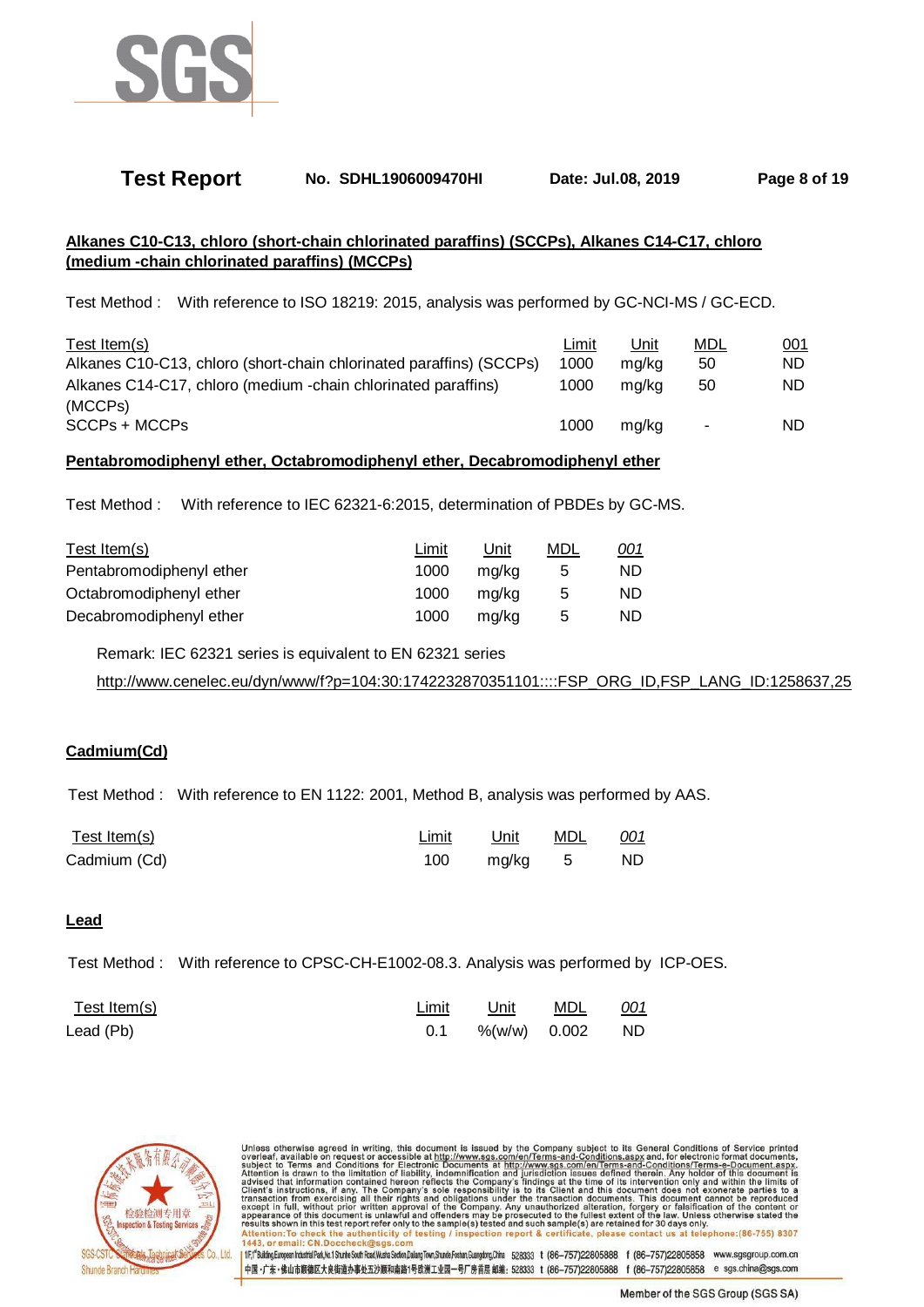

## **Test Report No. SDHL1906009470HI Date: Jul.08, 2019 Page 9 of 19**

## **Polycyclic Aromatic Hydrocarbons (PAHs)**

Test Method : With reference to BS EN 14041:2018 Annex E, analysis was performed by GC-MS.

| Test Item(s)                | CAS NO.        | Limit | Unit  | <b>MDL</b> | 001       |
|-----------------------------|----------------|-------|-------|------------|-----------|
| Benzo(a)anthracene(BaA)     | 56-55-3        | 1.0   | mg/kg | 0.2        | <b>ND</b> |
| Benzo(a)pyrene(BaP)         | $50-32-8$      | 1.0   | mg/kg | 0.2        | <b>ND</b> |
| Benzo(e)pyrene(BeP)         | 192-97-2       | 1.0   | mg/kg | 0.2        | <b>ND</b> |
| Chrysene(CHR)               | $218 - 01 - 9$ | 1.0   | mg/kg | 0.2        | <b>ND</b> |
| Benzo(b)fluoranthene(BbF)   | 205-99-2       | 1.0   | mg/kg | 0.2        | <b>ND</b> |
| Benzo(j)fluoranthene(BjF)   | 205-82-3       | 1.0   | mg/kg | 0.2        | <b>ND</b> |
| Benzo(k)fluoranthene(BkF)   | 207-08-9       | 1.0   | mg/kg | 0.2        | <b>ND</b> |
| Dibenzo(a,h)anthracene(DBA) | 53-70-3        | 1.0   | mg/kg | 0.2        | <b>ND</b> |
|                             |                |       |       |            |           |

### **Organotin**

Test Method : With reference to ISO/TS 16179:2012, analysis was performed by GC-MS.

| Test Item(s)               | Limit | Unit  | <b>MDL</b> | 001       |
|----------------------------|-------|-------|------------|-----------|
| Dibutyltin (DBT)           | ۰     | mg/kg | 0.20       | <b>ND</b> |
| Tributyltin (TBT)          | ۰     | mg/kg | 0.20       | <b>ND</b> |
| Dioctyltin (DOT)           | ۰     | mg/kg | 0.20       | <b>ND</b> |
| Triphenyltin (TPhT)        | ۰     | mg/kg | 0.20       | <b>ND</b> |
| Tricyclohexyltin (TCyT)    | ۰.    | mg/kg | 0.20       | <b>ND</b> |
| Trioctyltin (TOT)          | ۰     | mg/kg | 0.20       | <b>ND</b> |
| Tripropyltin(TPT)          | ۰     | mg/kg | 0.20       | <b>ND</b> |
| Trimethyltin(TMT)          | ۰     | mg/kg | 0.20       | 1.87      |
| Sum of Organotin compounds | 1000  | mg/kg | ۰          | 1.87      |
|                            |       |       |            |           |

### **Azo Dyes**

Test Method : With reference to ISO14362-1:2017, analysis was conducted with GC-MS/HPLC-DAD.

| Test Item(s)         | CAS NO.       | Limit | Unit  | <b>MDL</b> |           | <u>001</u> |
|----------------------|---------------|-------|-------|------------|-----------|------------|
|                      |               |       |       |            | Method A  | Method B   |
| 4-Aminobiphenyl      | $92 - 67 - 1$ | 30    | mg/kg | 5          | ND        | ND         |
| <b>Benzidine</b>     | $92 - 87 - 5$ | 30    | mg/kg | 5          | <b>ND</b> | ND         |
| 4-chloro-o-toluidine | $95 - 69 - 2$ | 30    | mg/kg | 5          | ND        | ND         |
| 2-naphthylamine      | $91 - 59 - 8$ | 30    | mg/kg | 5          | ND        | ND         |



Unless otherwise agreed in writing, this document is issued by the Company subject to its General Conditions of Service printed overleaf, available on request or accessible at http://www.sgs.com/en/Terms-and-Conditions.as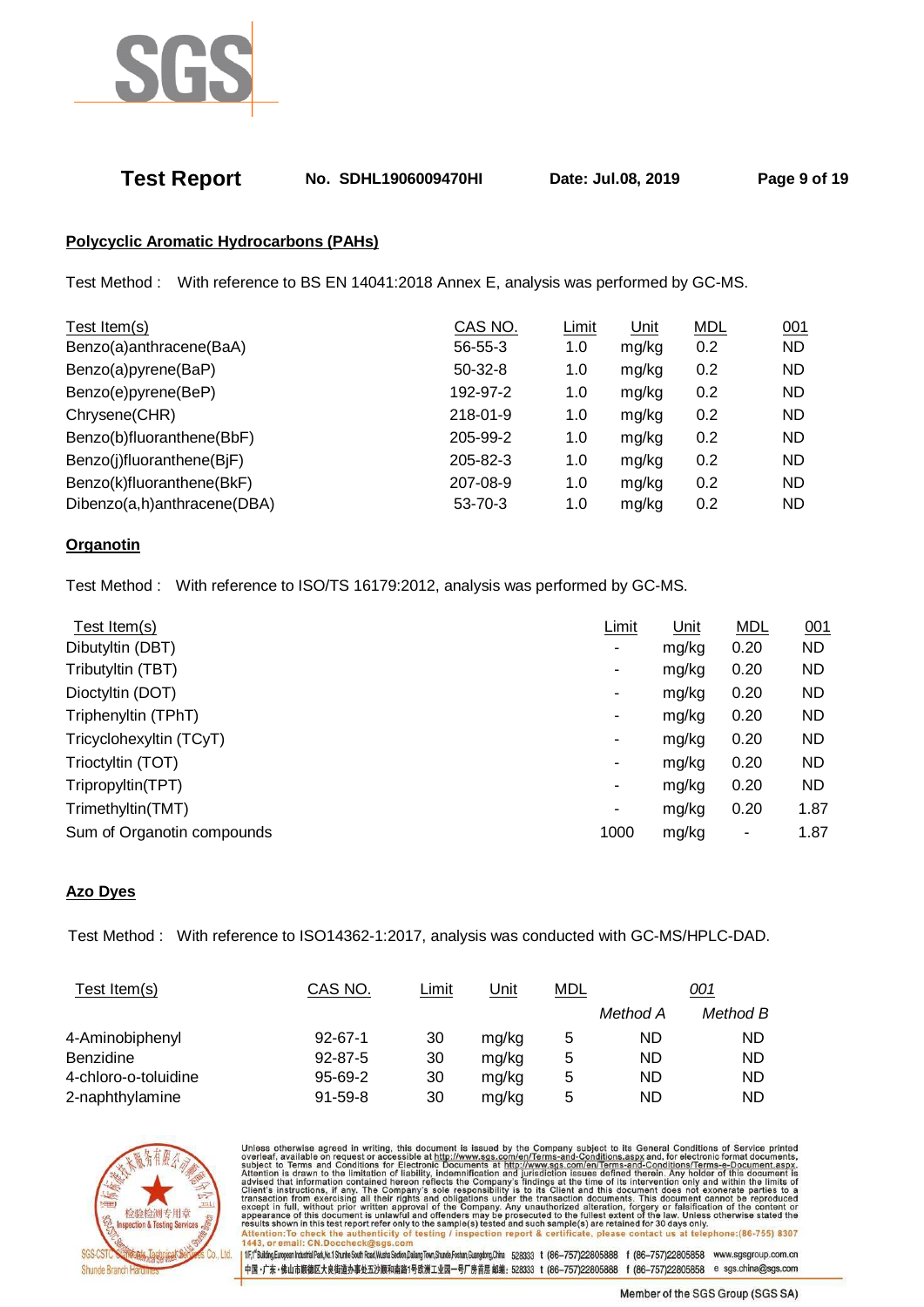

| <b>Test Report</b>                       | No. SDHL1906009470HI |    |       |                | Date: Jul.08, 2019 | Page 10 of 19 |  |
|------------------------------------------|----------------------|----|-------|----------------|--------------------|---------------|--|
| o-aminoazotoluene                        | 97-56-3              | 30 | mg/kg | $\sqrt{5}$     | <b>ND</b>          | <b>ND</b>     |  |
| 5-nitro-o-toluidine /                    | 99-55-8              | 30 | mg/kg | 5              | <b>ND</b>          | <b>ND</b>     |  |
| 2-Amino-4-nitrotoluene                   |                      |    |       |                |                    |               |  |
| 4-chloroaniline                          | 106-47-8             | 30 | mg/kg | $\mathbf 5$    | <b>ND</b>          | <b>ND</b>     |  |
| 4-methoxy-m-phenylenediamine             | 615-05-4             | 30 | mg/kg | 5              | <b>ND</b>          | <b>ND</b>     |  |
| /2,4-Diaminoanisole                      |                      |    |       |                |                    |               |  |
| 4,4' -diaminodiphenylmethane             | 101-77-9             | 30 | mg/kg | $\mathbf 5$    | <b>ND</b>          | <b>ND</b>     |  |
| 3,3' -dichlorobenzidine                  | 91-94-1              | 30 | mg/kg | $\sqrt{5}$     | <b>ND</b>          | <b>ND</b>     |  |
| 3,3' -dimethoxybenzidine                 | 119-90-4             | 30 | mg/kg | 5              | <b>ND</b>          | <b>ND</b>     |  |
| 3,3' -dimethylbenzidine                  | 119-93-7             | 30 | mg/kg | 5              | <b>ND</b>          | <b>ND</b>     |  |
| 4,4'-methylenedi-o-toluidine/3,3'-       | 838-88-0             | 30 | mg/kg | 5              | <b>ND</b>          | <b>ND</b>     |  |
| Dimethyl-4,4'-diaminodiphenylm<br>ethane |                      |    |       |                |                    |               |  |
| p-cresidine                              | 120-71-8             | 30 | mg/kg | 5              | <b>ND</b>          | <b>ND</b>     |  |
| 4,4' -methylene-bis-                     | 101-14-4             | 30 | mg/kg | 5              | <b>ND</b>          | <b>ND</b>     |  |
| (2-chloroaniline)                        |                      |    |       |                |                    |               |  |
| 4,4' -oxydianiline                       | 101-80-4             | 30 | mg/kg | $\mathbf 5$    | <b>ND</b>          | <b>ND</b>     |  |
| 4,4' -thiodianiline                      | 139-65-1             | 30 | mg/kg | $\sqrt{5}$     | <b>ND</b>          | <b>ND</b>     |  |
| o-toluidine                              | 95-53-4              | 30 | mg/kg | 5              | <b>ND</b>          | <b>ND</b>     |  |
| 4-methyl-m-phenylenediamine /            | 95-80-7              | 30 | mg/kg | 5              | <b>ND</b>          | <b>ND</b>     |  |
| 2,4-Toluylendiamine                      |                      |    |       |                |                    |               |  |
| 2,4,5-trimethylaniline                   | 137-17-7             | 30 | mg/kg | $\mathbf 5$    | <b>ND</b>          | <b>ND</b>     |  |
| 4-aminoazobenzene                        | 60-09-3              | 30 | mg/kg | 5              | <b>ND</b>          | <b>ND</b>     |  |
| O-Anisidine                              | 90-04-0              | 30 | mg/kg | 5              | <b>ND</b>          | <b>ND</b>     |  |
| 2,4-Xylidine                             | $95 - 68 - 1$        | 30 | mg/kg | $\mathbf 5$    | <b>ND</b>          | <b>ND</b>     |  |
| 2,6-Xylidine                             | 87-62-7              | 30 | mg/kg | $\overline{5}$ | <b>ND</b>          | <b>ND</b>     |  |
| Comment                                  |                      |    |       |                | <b>PASS</b>        | <b>PASS</b>   |  |

Notes :

- (1) Method A is direct reduction, direct reduction refers to the extraction and reduction according to ISO 14362-1:2017 clause 10.2 and relevant clauses. Method B is colorant extraction, colorant extraction refers to the colourant extraction and subsequent reduction according to ISO 14362-1:2017 clause 10.1 and relevant clauses.
- (2) Whenever 4-aminodiphenyl (CAS number 92-67-1), 2-naphylamine (CAS number 91-59-8) and 4 methoxy-m-phenylene-diamine (CAS number 615-05-4) is found, the use of banned azo colorants cannot be reliably ascertained without additional information, e.g. the chemical structure of the colorants used.
- (3) In case polyurethane materials are used, e.g. PU foams and coatings and in prints, it cannot be ruled out that certain amines, e.g. 4,4'-methylene-dianiline (MDA, CAS number 101-77-9) and 2,4-toluylendiamine (TDA, CAS number 95-80-7) are released from the PU component and not from a banned azo colorant.
- (4) In case of pigment prints care has to be taken that 4,4'-methylene-dianiline (MDA, CAS number 101-77- 9) is not released from a source of banned azo colorants but from e.g. a chemical fixing agent.



Unless otherwise agreed in writing, this document is issued by the Company subject to its General Conditions of Service printed<br>overleaf, available on request or accessible at http://www.sgs.com/en/Terms-and-Conditions.as esults shown in this test report refer only<br>Attention:To check the authenticity of<br>443, or email: CN.Doccheck@sgs.com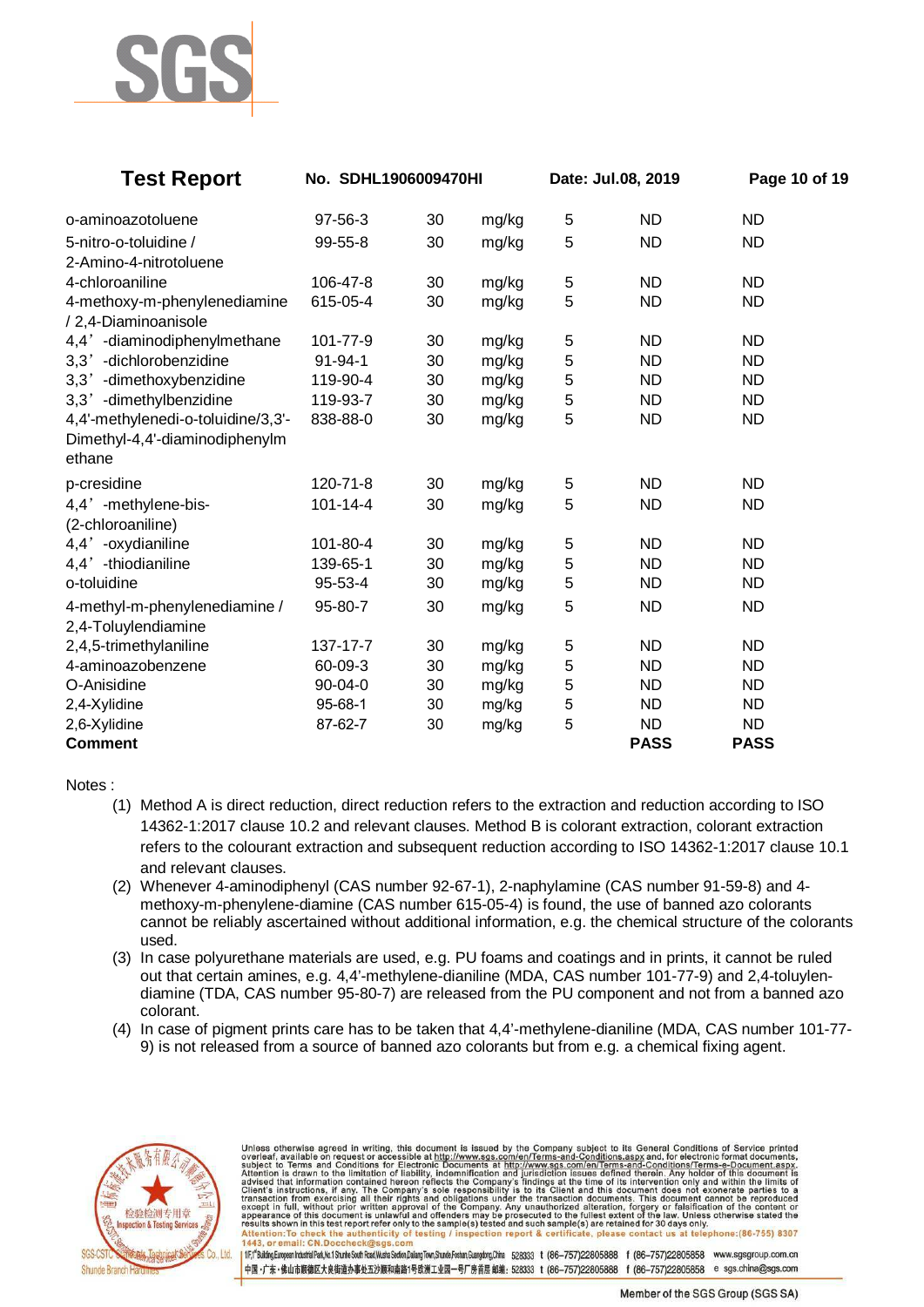

| <b>Test Report</b>                                                                 | No. SDHL1906009470HI |                      |                      |                   | Date: Jul.08, 2019   |                  | Page 11 of 19                                                       |
|------------------------------------------------------------------------------------|----------------------|----------------------|----------------------|-------------------|----------------------|------------------|---------------------------------------------------------------------|
| Perfluorooctanoic acid (PFOA)                                                      |                      |                      |                      |                   |                      |                  |                                                                     |
| Test Method: With reference to CEN/TS15968:2010, analysis was performed by LC-MS.  |                      |                      |                      |                   |                      |                  |                                                                     |
| Test Item(s)<br>Perfluorooctanoic acid (PFOA)                                      |                      |                      | CAS NO.<br>335-67-1  | Limit<br>1000     | <u>Unit</u><br>mg/kg | <b>MDL</b><br>10 | 001<br>ND.                                                          |
| Dimethyl fumarate                                                                  |                      |                      |                      |                   |                      |                  |                                                                     |
| Test Method: With reference to ISO/TS 16186:2012, analysis was performed by GC/MS. |                      |                      |                      |                   |                      |                  |                                                                     |
| Test Item(s)<br>Dimethyl fumarate(DMFu)                                            | CAS NO.<br>624-49-7  | <b>Limit</b><br>1000 | <u>Unit</u><br>mg/kg | <b>MDL</b><br>0.1 | 001<br><b>ND</b>     |                  |                                                                     |
| VOCs:                                                                              |                      |                      |                      |                   |                      |                  |                                                                     |
| <b>Test Method</b>                                                                 |                      |                      |                      |                   |                      |                  | : With reference to ISO 16000-9:2006 / COR1-2007 &ISO 16000-6:2011& |

ISO16000-3:2011.

.

Testing was performed by Environmental Chamber (0.05m<sup>3</sup>), followed by sampling using Tenax-TA and DNPH tube, analysis using Thermodesorption System with Gas Chromatography Mass Spectrometry (TDS-GC/MS) and High Performance Liquid Chromatography-DAD (HPLC-DAD).

Semi-quantitative analysis of the top 20 individual and total volatile organic compounds (TVOC) emission on the submitted sample.



Unless otherwise agreed in writing, this document is issued by the Company subject to its General Conditions of Service printed<br>overleaf, available on request or accessible at http://www.sgs.com/en/Terms-and-Conditions.as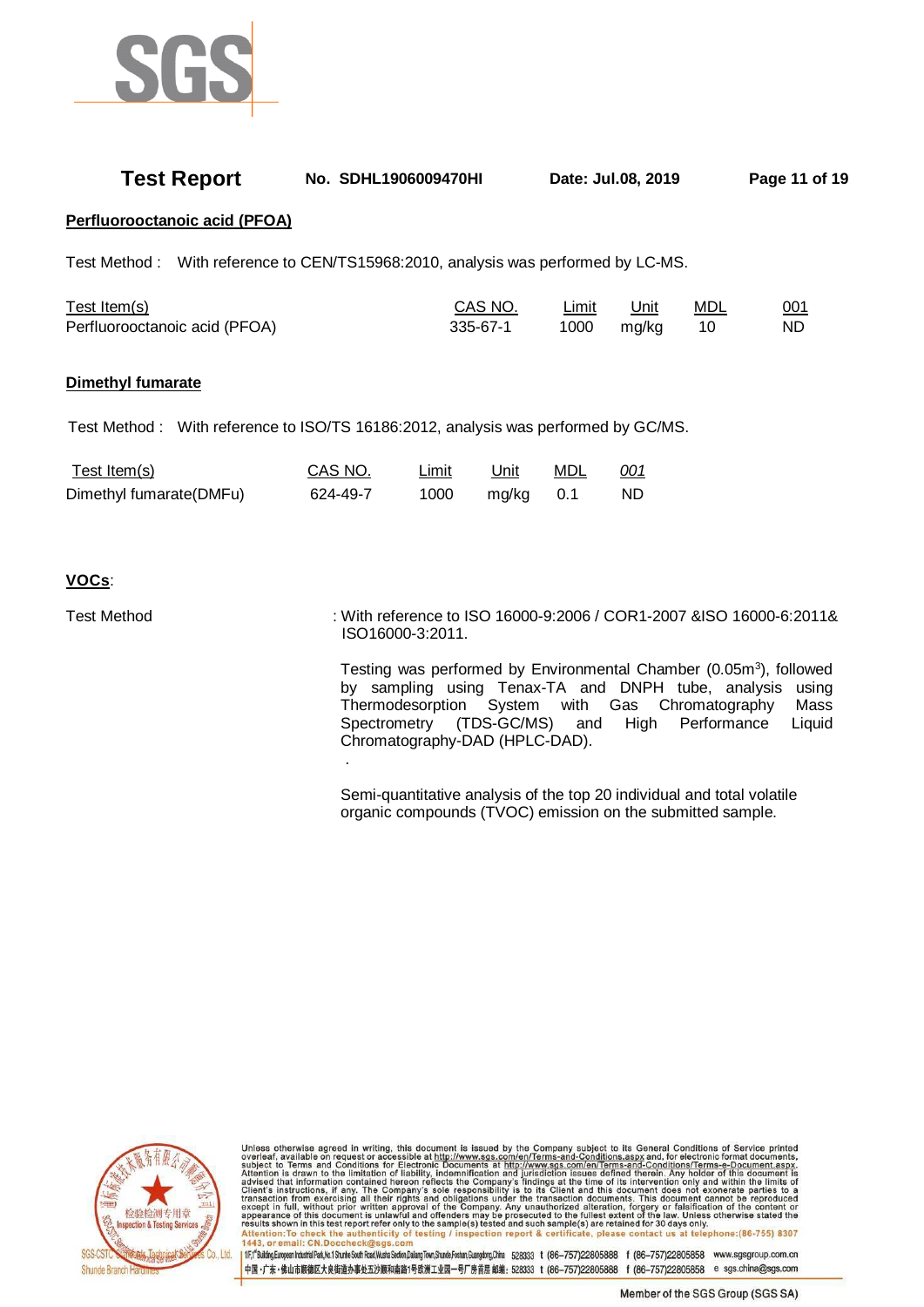

## **Test Report No. SDHL1906009470HI Date: Jul.08, 2019 Page 12 of 19**

Sample 002:

|                         | NO.<br><b>Compound Name</b>                  |          | Results [µg/m <sup>3</sup> ] |
|-------------------------|----------------------------------------------|----------|------------------------------|
|                         |                                              | CAS No.  | $7th$ day                    |
| $\mathbf{1}$            | Phenol, 2,6-bis(1,1-dimethylethyl)-4-methyl- | 128-37-0 | 6.5                          |
| $\boldsymbol{2}$        |                                              |          |                              |
| $\mathbf{3}$            |                                              |          |                              |
| $\overline{\mathbf{4}}$ |                                              |          |                              |
| $\overline{5}$          |                                              |          |                              |
| $\,6$                   |                                              |          |                              |
| $\boldsymbol{7}$        |                                              |          |                              |
| $\bf 8$                 |                                              |          |                              |
| $\boldsymbol{9}$        |                                              |          |                              |
| $10$                    |                                              |          |                              |
| 11                      |                                              |          |                              |
| 12                      |                                              |          |                              |
| 13                      |                                              |          |                              |
| 14                      |                                              |          |                              |
| 15                      |                                              |          |                              |
| 16                      |                                              |          |                              |
| 17                      |                                              |          |                              |
| 18                      |                                              |          |                              |
| 19                      |                                              |          |                              |
| 20                      |                                              |          |                              |
| 21                      | <b>TVOC</b>                                  | ۰        | 6.5                          |

Remark: 1. ND=not detectable (<R.L.)

- 2. R.L.=  $2.0 \mu g/m^3$
- 3.  $\mu$ g/m<sup>3</sup> = micrograms per cubic metre
	- 4. Results were based on semi-quantitative analysis and calculated by toluene TIC calibration curve.

## **Carbonyl Compounds**:

| <b>Compound Name</b> | CAS No.   | Results [ $\mu$ g/m <sup>3</sup> ] |
|----------------------|-----------|------------------------------------|
|                      |           | $7th$ day                          |
| Formaldehyde         | $50-00-0$ | NŊ                                 |

Remark: 1. N.D.=not detectable (<R.L.)

- 2. R.L.=  $2.0 \mu g/m^3$
- $3. \mu g/m^3$  = micrograms per cubic metre



Unless otherwise agreed in writing, this document is issued by the Company subject to its General Conditions of Service printed overleaf, available on request or accessible at http://www.sgs.com/en/Terms-and-Conditions.as 1fr,f<sup>6</sup>Bulding.European Industrial Park,Mo.1 Shunhe South Read,Wusha Seden,Dalang Town,Shunde,Foshan,Guangdong,China 528333 t (86-757)22805888 f (86-757)22805858 www.sgsgroup.com.cn

-<br>中国·广东·佛山市順德区大良街道办事处五沙顺和南路1号欧洲工业园一号厂房首层 邮编: 528333 t (86-757)22805888 f (86-757)22805858 e sgs.china@sgs.com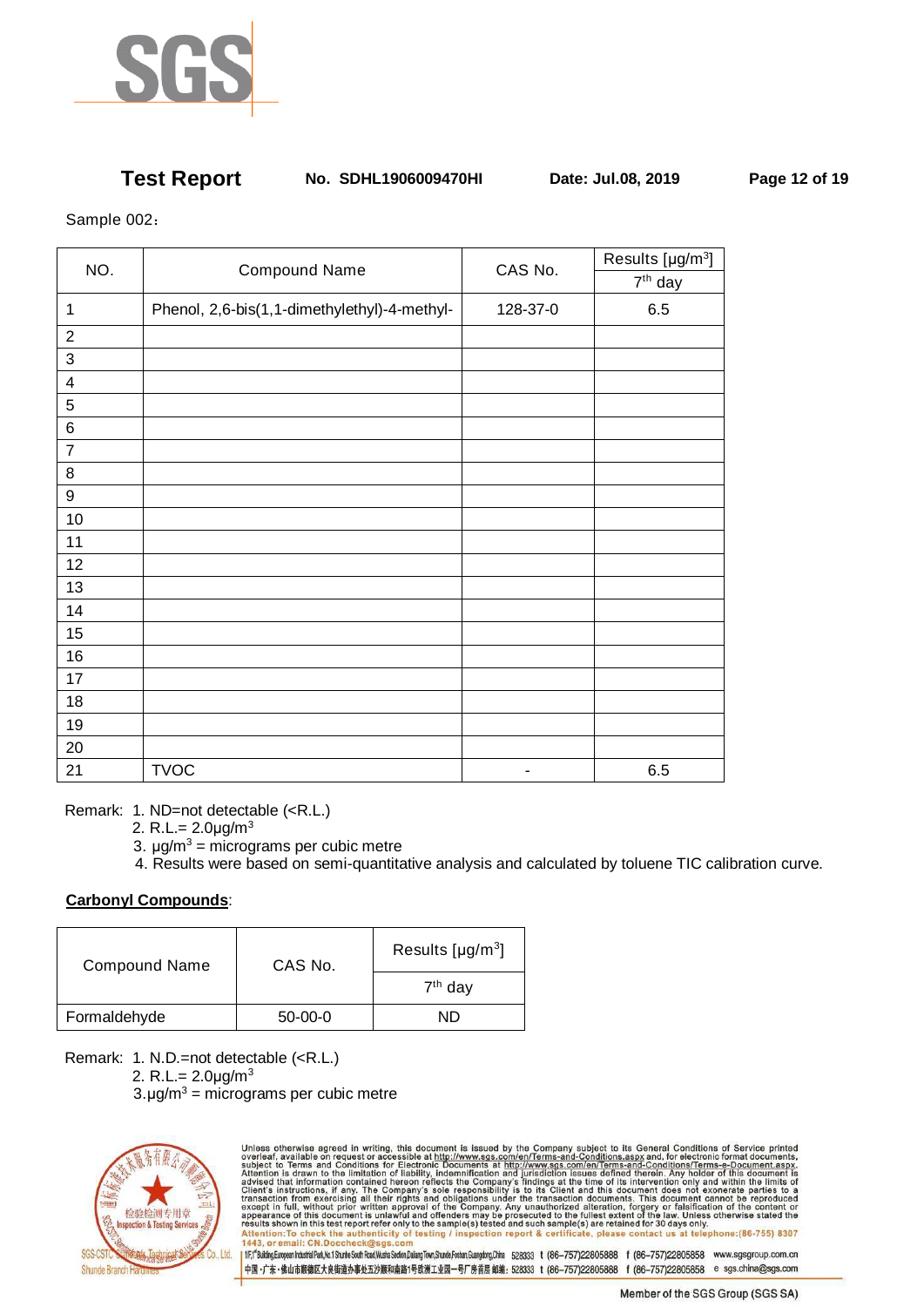

# **Test Report No. SDHL1906009470HI Date: Jul.08, 2019 Page 13 of 19**

According to client requirement, TVOC identification refers to CEN/TS 16516:2013, clause 8.2.7. The sum of VOCs shall be determined by summing the individual concentrations of every identified and unidentified compound eluting between n-hexane and n-hexadecane inclusively, at a concentration above 5 µg/m3, all calculated as toluene equivalent.

Calculated VOC concentrations in the model room (reference to CEN/TS 16516:2013, model room volume = 31.4  $\text{m}^3$  and air exchange rate = 0.5 h<sup>-1,</sup> sample loading rate=0.4 m<sup>2</sup>/m<sup>3</sup>)

| NO.                       | <b>Compound Name</b>                         | CAS No.        | Results in<br>chamber<br>[ $\mu$ g/m <sup>3</sup> ]<br>$\overline{7^{th}}$ day | Calculated<br>results in<br>model<br>room[ $\mu$ g/m <sup>3</sup> ] |
|---------------------------|----------------------------------------------|----------------|--------------------------------------------------------------------------------|---------------------------------------------------------------------|
| 1                         | Phenol, 2,6-bis(1,1-dimethylethyl)-4-methyl- | 128-37-0       | 6.5                                                                            | 12.9                                                                |
| $\sqrt{2}$                |                                              |                |                                                                                |                                                                     |
| $\ensuremath{\mathsf{3}}$ |                                              |                |                                                                                |                                                                     |
| $\overline{\mathbf{4}}$   |                                              |                |                                                                                |                                                                     |
| $\sqrt{5}$                |                                              |                |                                                                                |                                                                     |
| $\,6$                     |                                              |                |                                                                                |                                                                     |
| $\overline{7}$            |                                              |                |                                                                                |                                                                     |
| $\,8\,$                   |                                              |                |                                                                                |                                                                     |
| $\boldsymbol{9}$          |                                              |                |                                                                                |                                                                     |
| $10$                      |                                              |                |                                                                                |                                                                     |
| 11                        |                                              |                |                                                                                |                                                                     |
| 12                        |                                              |                |                                                                                |                                                                     |
| 13                        |                                              |                |                                                                                |                                                                     |
| 14                        |                                              |                |                                                                                |                                                                     |
| 15                        |                                              |                |                                                                                |                                                                     |
| $16$                      |                                              |                |                                                                                |                                                                     |
| $17$                      |                                              |                |                                                                                |                                                                     |
| 18                        |                                              |                |                                                                                |                                                                     |
| 19                        |                                              |                |                                                                                |                                                                     |
| $20\,$                    |                                              |                |                                                                                |                                                                     |
| 21                        | <b>TVOC</b>                                  | $\blacksquare$ | 6.5                                                                            | 12.9                                                                |

Remark: 1. ND=not detectable (<R.L.)

2. R.L.=  $5.0 \mu g/m^3$ (Results in chamber)



Unless otherwise agreed in writing, this document is issued by the Company subject to its General Conditions of Service printed overleaf, available on request or accessible at http://www.sgs.com/en/Terms-and-Conditions.as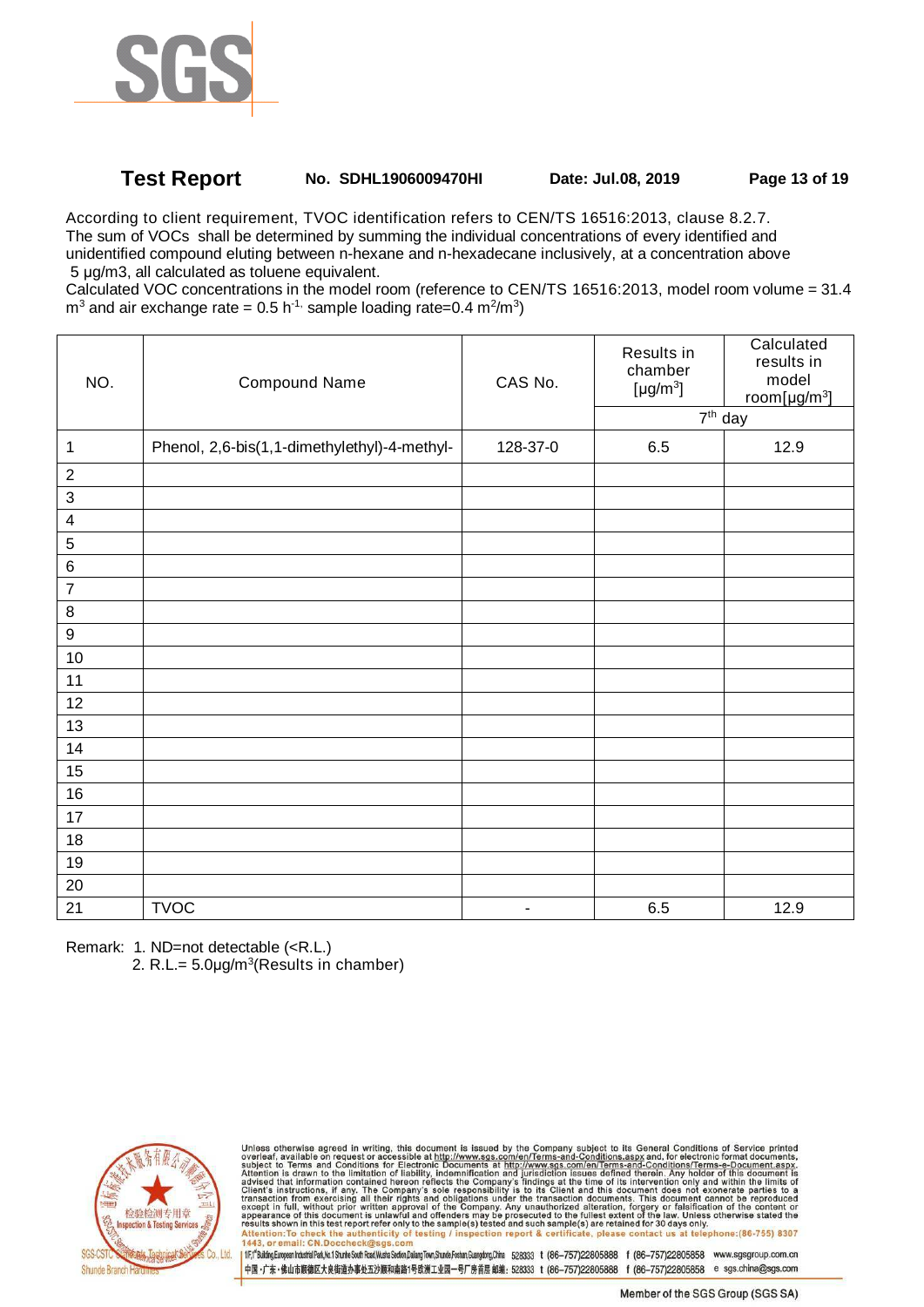

# **Test Report No. SDHL1906009470HI Date: Jul.08, 2019 Page 14 of 19**

## **Carbonyl Compounds**:

| <b>Compound Name</b> | CAS No.   | Results in<br>chamber[ $\mu$ g/m <sup>3</sup> ] | Calculated results in<br>model room[ $\mu$ g/m <sup>3</sup> ] |  |  |
|----------------------|-----------|-------------------------------------------------|---------------------------------------------------------------|--|--|
|                      |           | 7 <sup>th</sup> day                             |                                                               |  |  |
| Formaldehyde         | $50-00-0$ | ND                                              | ND.                                                           |  |  |

Remark: 1. ND=not detectable (<R.L.)

2. R.L.=  $5.0 \mu g/m^3$ (Results in chamber)

Test condition

| Chamber Volume $(m^3)$       | 0.05 | Testing Temperature (°C)    | 23  |
|------------------------------|------|-----------------------------|-----|
| Testing Humidity (rH%)       | 50   | Air Exchange Rate (1/h)     | 1.0 |
| Sample Loading $(m^2/m^3)$   | 0.4  |                             |     |
| Tenax Sampling Flow (mL/min) | 200  | DNPH Sampling Flow (mL/min) | 300 |
| Tenax Sampling Time (min)    | 25   | DNPH Sampling Time (min)    | 60  |
| Tenax Sampling Volume (L)    | 5    | DNPH Sampling Volume (L)    | 18  |

# **Formaldehyde**

Test Method : With reference to EN 717-1:2004, analysis was performed by UV-Vis.

| Test Item(s)                   | Unit          | MDL | 002 |
|--------------------------------|---------------|-----|-----|
| Formaldehyde Emission (In air) | $mg/m3$ 0.080 |     | ND. |

## Notes :

- (1) mg/m<sup>3</sup> = milligram per cubic meter
- (2) Reference Limit: EN13986:2004(E) Formaldehyde class E1:  $\leq 0.124$  mg/m<sup>3</sup> air Formaldehyde class E2:  $>0.124$  mg/m<sup>3</sup> air



Unless otherwise agreed in writing, this document is issued by the Company subject to its General Conditions of Service printed<br>overleaf, available on request or accessible at http://www.sgs.com/en/Terms-and-Conditions.as esuits shown in this test report r<br>Attention:To check the auther<br>1443, or email: CN.Doccheck@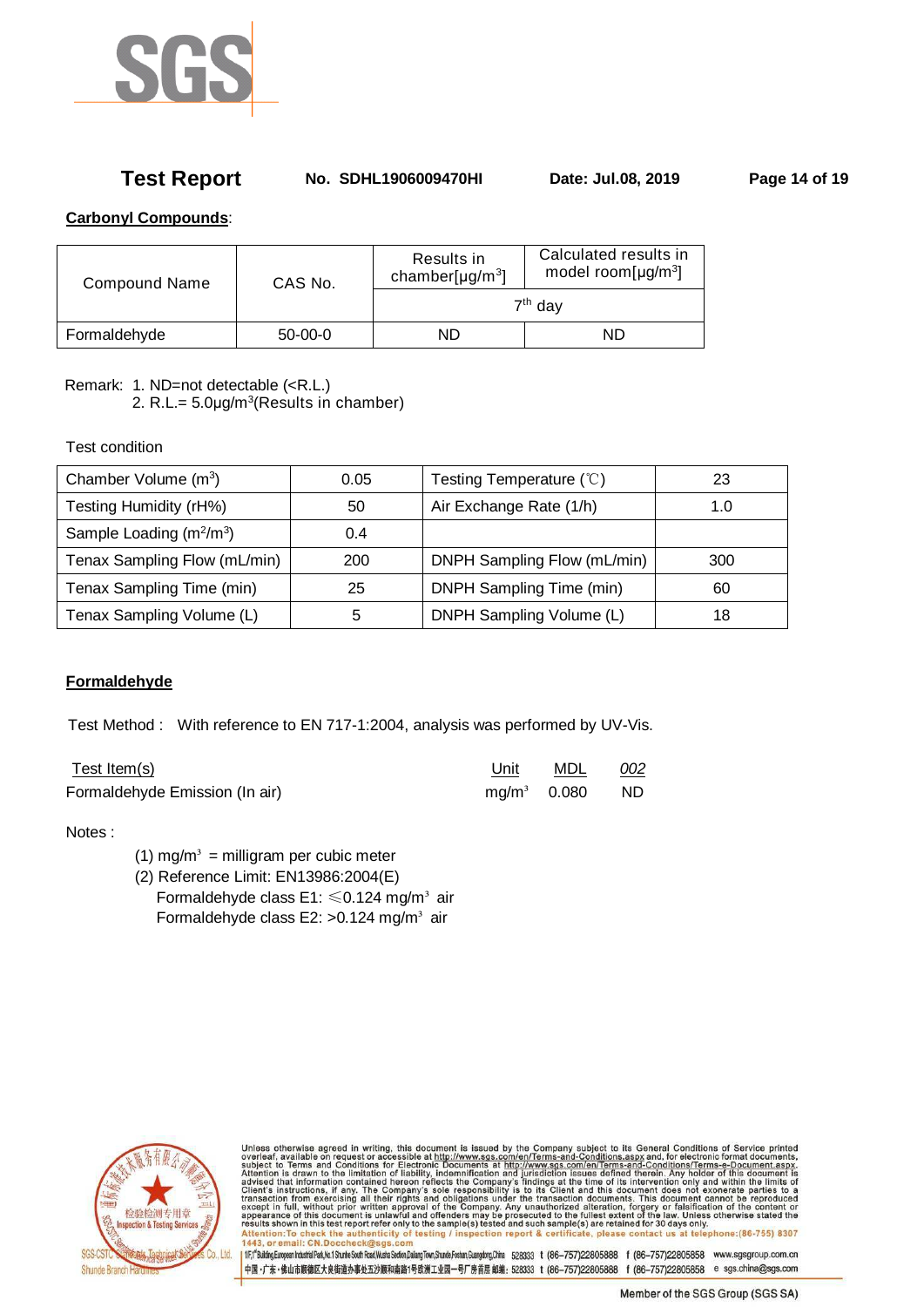

## **Test Report No. SDHL1906009470HI Date: Jul.08, 2019 Page 15 of 19**

Sample photo:



Product Photo



Product Photo



Unless otherwise agreed in writing, this document is issued by the Company subject to its General Conditions of Service printed<br>overleaf, available on request or accessible at http://www.sgs.com/en/Terms-and-Conditions.as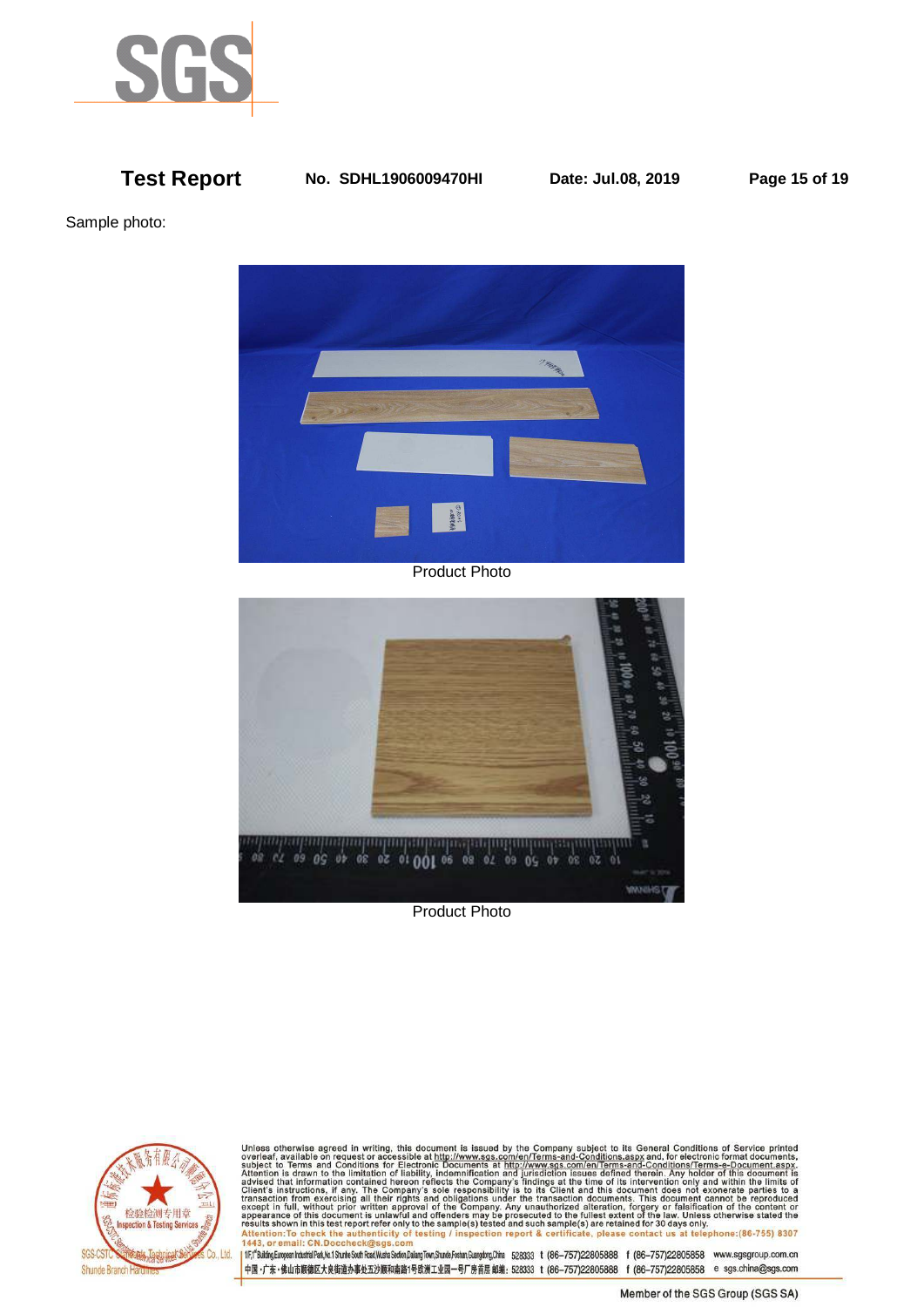



Product Photo

**Remark:** Part 2 was subcontracted to SGS-CSTC Standards Technical Services Co.,Ltd. Guangzhou Branch.



Unless otherwise agreed in writing, this document is issued by the Company subject to its General Conditions of Service printed<br>overleaf, available on request or accessible at http://www.sgs.com/en/Terms-and-Conditions.as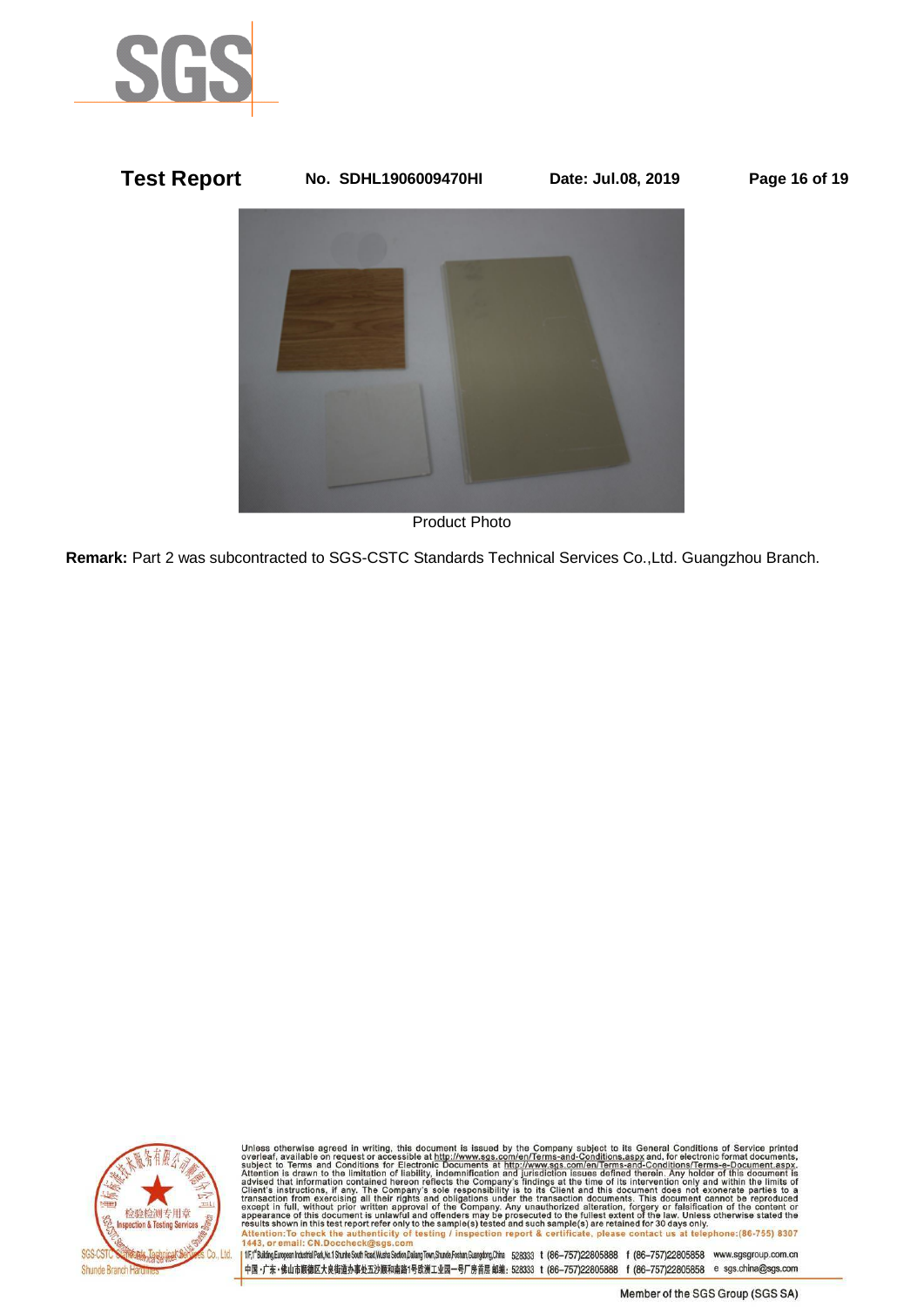

# **Test Report No. SDHL1906009470HI Date: Jul.08, 2019 Page 17 of 19**

### **Part 3**(**SGS Ref. No.:SHIN190601662CCM**):

Test item: Thermal conductivity and thermal resistance

Test method: BS EN 14041:2018 Clause 4.7 & EN 12664:2001 Heat flow meter method

Test condition:

Specimen: 319mm×315mm×5.0mm, 1pc

Density: about 2062kg/m3

Mean temperature: 23℃

Temperature difference: 10℃

Lab environmental condition: 23±2℃, 50±5%RH

Test result:

| Test Item            | <b>Test Result</b>      |
|----------------------|-------------------------|
| Thermal conductivity | $0.123W/(m \cdot K)$    |
| Thermal resistance   | $0.040(m^2 \cdot K)$ /W |

Note: The test result cannot be compared with other results obtained from different test conditions and should not be cited to the use condition directly.

Test specimen photos:



**Remark:** Part 3 was subcontracted to SGS-CSTC Standards Technical Services (Shanghai) Co., Ltd.



Unless otherwise agreed in writing, this document is issued by the Company subject to its General Conditions of Service printed<br>overleaf, available on request or accessible at http://www.sgs.com/en/Terms-and-Conditions.as esults shown in this test report<br>Attention:To check the authe<br>443, or email: CN.Doccheck@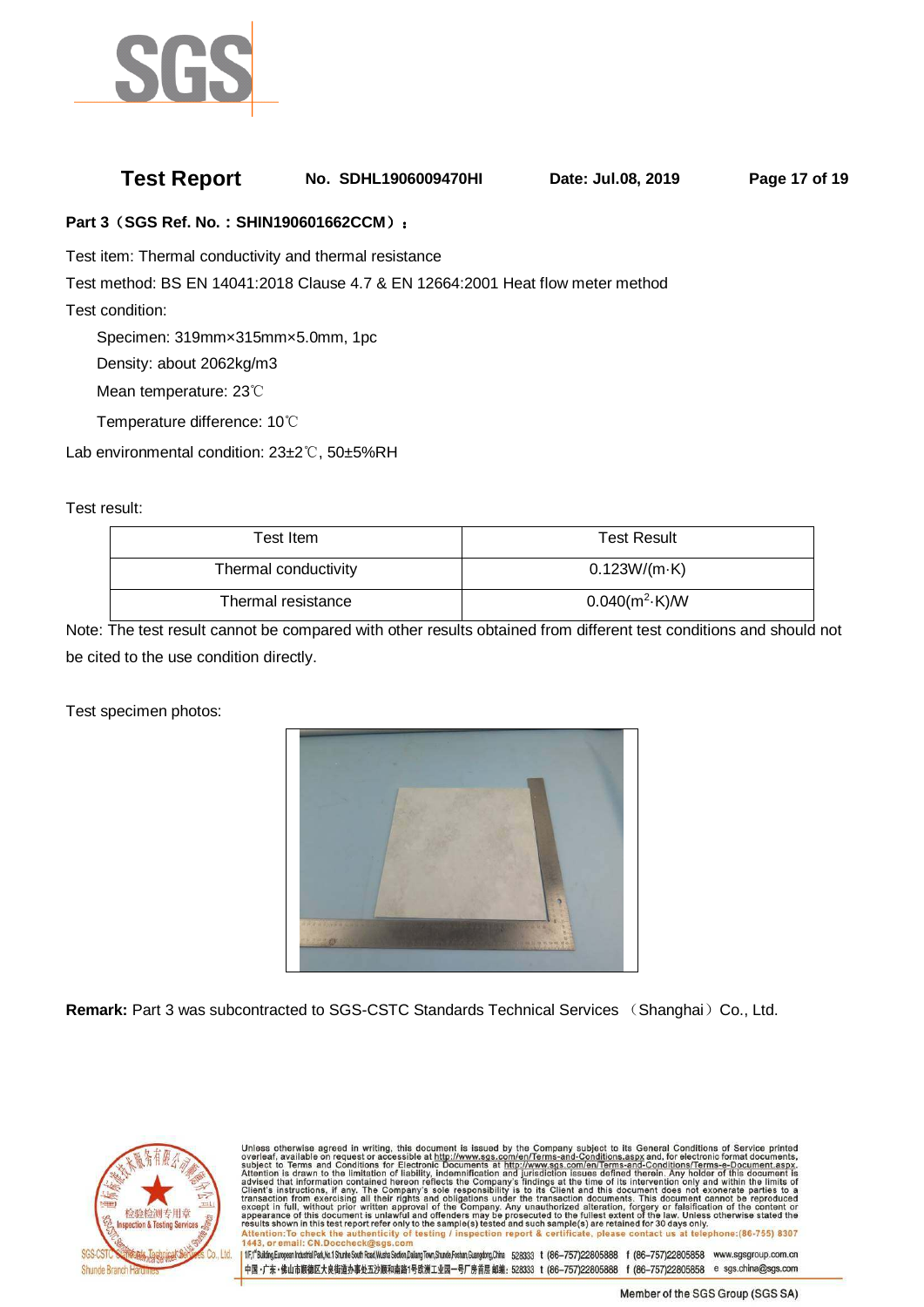

# **Test Report No. SDHL1906009470HI Date: Jul.08, 2019 Page 18 of 19**

## **Part 4**(**SGS Ref. No.:SHHL1906029589BM**):

### **Test Conducted:**

## **1. Resilient, laminate and textile floor coverings —Measurement of dynamic coefficient of friction on dry floor surfaces (BS EN 14041:2018 Clause 4.5 & EN 13893:2002)**

| <b>Clause</b>                                                                                                                            | <b>Test Method / Requirement</b>                                                                                                                                                                                                                                                                                                                                                                                                                                                                                                                                                                                                                                                                                                                                                                                                                                                                                                                                                                                                                        | <b>Result/ Rating</b>                         |
|------------------------------------------------------------------------------------------------------------------------------------------|---------------------------------------------------------------------------------------------------------------------------------------------------------------------------------------------------------------------------------------------------------------------------------------------------------------------------------------------------------------------------------------------------------------------------------------------------------------------------------------------------------------------------------------------------------------------------------------------------------------------------------------------------------------------------------------------------------------------------------------------------------------------------------------------------------------------------------------------------------------------------------------------------------------------------------------------------------------------------------------------------------------------------------------------------------|-----------------------------------------------|
| <b>Standard Test</b><br>Method for<br>Thickness of<br>Resilient<br><b>Flooring</b><br><b>Materials</b><br>Having Flat<br><b>Surfaces</b> | Take test pieces, from both production (machine) and cross-<br>machine directions, of dimensions approximately 100 cm by<br>50 cm from a sample of the floor covering.<br>Condition the test pieces for at least 24 h at the standard<br>atmosphere (23 $\pm$ 2) °C and (50 $\pm$ 5) % relative humidity<br>or alternatively at $(20 \pm 2)$ °C and $(65 \pm 5)$ % relative humidity.<br>Clean the surface of laminate and resilient floor covering test<br>pieces with the clean dry cotton cloth and use the brush to<br>clean the surface of textile floor coverings.<br>Condition the test device in the standard atmosphere for at<br>least 24 h.<br>Take the measurements in the machine direction and the<br>cross-machine direction.<br>Take five measurements using the test device. For each<br>measurement pull the slider along a new trace.<br>The first two measurements can be non-representative and<br>they shall be ignored. Record the horizontal forces<br>over 0,30 m for the 3rd, 4th and 5th measurements for each<br>direction. | Dynamic<br>coefficient of<br>friction: $0.35$ |

Remark: As requirement in standard, measurements were conducted on two direction, final result was expressed as the lower of the two average values.

#### Remark:

- 1. Since the data and / or information above division line of front page is provided by the applicant, the relevant results or conclusions of this report are only made for these data and / or information, SGS is not responsible for the authenticity, integrity and results of the data and information and / or the validity of the conclusion. Testing results only apply to the sample as received.
- 2. The declaration of conformity is only based on the actual value of laboratory activity, measurement uncertainty of the results not take into account.



Unless otherwise agreed in writing, this document is issued by the Company subject to its General Conditions of Service printed<br>overleaf, available on request or accessible at http://www.sgs.com/en/Terms-and-Conditions.as